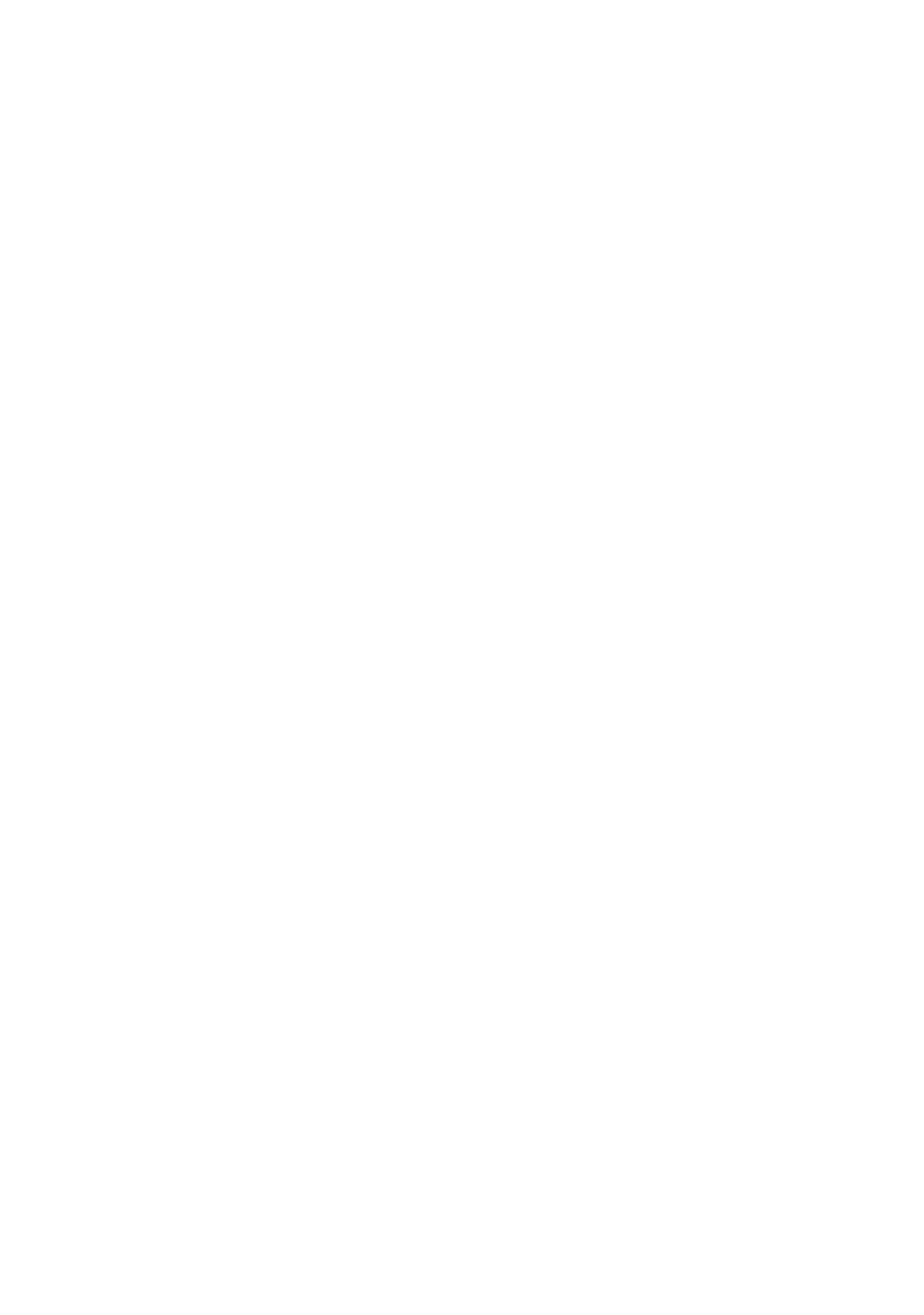# **Influence of the Addition of Calcium Hydroxide Powder on Some Physical and Chemical Properties of the Sealer MTA Fillapex**

**K**<**tia Cristina Keine, Fl**<**via Angélica Guiotti, Renato Toledo Leonardo, Milton Carlos Kuga Marco Antonio Hungaro Duarte, Edson Alves de Campos, Marcelo Ferrarezi de Andrade**

# **ABSTRACT**

**Objective:** This study evaluated the flow, pH and calcium release of MTA Fillapex (G1) or Fillapex plus 10% in weight of calcium hydroxide powder (G2), compared to AH Plus (G3) and Sealapex (G4).

**Materials and methods:** The flow test was performed according to ISO 6876:2001 requirements. The sealers were placed into plastic tubes and immersed in deionized water. After 24 hours, 7, 14 and 28 days, the water of each tube was removed and tested to evaluate the pH values and the level of released calcium. Calcium release values were analyzed statistically by Kruskal Wallis and Dunn tests and pH values analyzed by ANOVA and Tukey tests ( $\alpha$  = 5%).

**Results:** G1 presented higher flow among all sealers. The addition of 10% calcium hydroxide into MTA Fillapex reduced the flow  $(p < 0.05)$  but, in a level, that is lower than the one recommended for ISO norms. G2 and G4 presented pH values and calcium release higher than G3 (p < 0.05) in all periods. G1 presented pH value higher than G3 (p < 0.05), except in 7 days period (p > 0.05). G4 presented higher pH values than G1 and G2, but the calcium release was similar for all periods (p > 0.05). G3 presented lower calcium release among all groups  $(p < 0.05)$ .

**Conclusion:** The addition of 10% calcium hydroxide in MTA Fillapex caused reduction in flow and no negative interference in pH and/or calcium release. However, the obtained flow is different from ISO requirements.

**Clinical relevance:** MTA Fillapex presents levels of flow above the ISO norms. The addition of calcium hydroxide is a suggestion for solving this problem, but the impact of these procedures should be carefully evaluated.

**Keywords:** Calcium hydroxide, Calcium release, Flow, MTA, pH.

**How to cite this article:** Keine KC, Guiotti FA, Leonardo RT, Kuga MC, Duarte MAH, de Campos EA, de Andrade MF. Influence of the Addition of Calcium Hydroxide Powder on Some Physical and Chemical Properties of the Sealer MTA Fillapex. World J Dent 2012;3(2):180-183.

# **Source of support:** Nil

**Conflict of interest:** None declared

# **INTRODUCTION**

Mineral trioxide aggregate is a white or gray powder composed by hydrophilic particles whose main components are tricalcium silicate, tricalcium aluminate, tricalcium oxide and silicate oxide.<sup>1</sup> There are also small quantities of other

substances which enhance the physicochemical properties of the aggregate, such as bismuth oxide.<sup>2</sup>

Currently, it is used in conservative pulp therapy procedures, pulpotomy in primary teeth, in immature teeth treatment and for the resolution of several complications during endodontic treatment. $3-7$  MTA is also used for root canal filling with satisfactory biological results.<sup>8</sup> However, when mixed with distilled water results in a material that is difficult to be inserted into the root canal.<sup>9</sup>

Recently, sealers containing MTA exclusively for use as root canal filling material were developed, such as Endo-CPM-Sealer (EGEO, Buenos Aires, Argentina), ProRoot Endo Sealer (Dentsply Maillefer, Ballaigues, Switzerland) and experimental cement, MTAS (mixture of 80% white Portland cement and 20% bismuth oxide) with an addition of water soluble polymer.<sup>10</sup> A new formulation of sealer containing MTA (MTA Fillapex, Angelus Soluções Odontológicas, Londrina, PR, Brazil) was created to be used as root canal sealer, but few information are known about it.11-15 According to the manufacturer, the composition of MTA Fillapex after mixing is MTA, salicilate resin, natural resin, bismuth and silica.

An adequate flow is a fundamental property to endodontic sealers.<sup>16</sup> On the other hand, an excessive flow can favor apical extrusion of the sealer and consequently injure the periapical tissues.<sup>17</sup> An evident clinical problem observed in the manipulation of MTA Fillapex is its excessive flow. To minimize this problem, some practitioners empirically have added 10% of calcium hydroxide into MTA Fillapex sealer (in w/w), with similar proposal for the AH Plus sealer.<sup>18,19</sup> Although this procedure apparently reduces the flow, there are no studies that evaluate the impact of this method on some physical and chemical properties of MTA Fillapex, mainly in relation to pH and calcium release and if the obtained mixture is in accordance to ISO requirements.<sup>20</sup>

Endodontic sealers that contain calcium hydroxide in their composition will only perform their biological and microbiological action, if calcium ion and hydroxyl release  $occurs.<sup>21,22</sup> Thus, it is necessary to evaluate if the addition$ of calcium hydroxide in MTA Fillapex, in proportion of 10% in weight, interferes to these properties.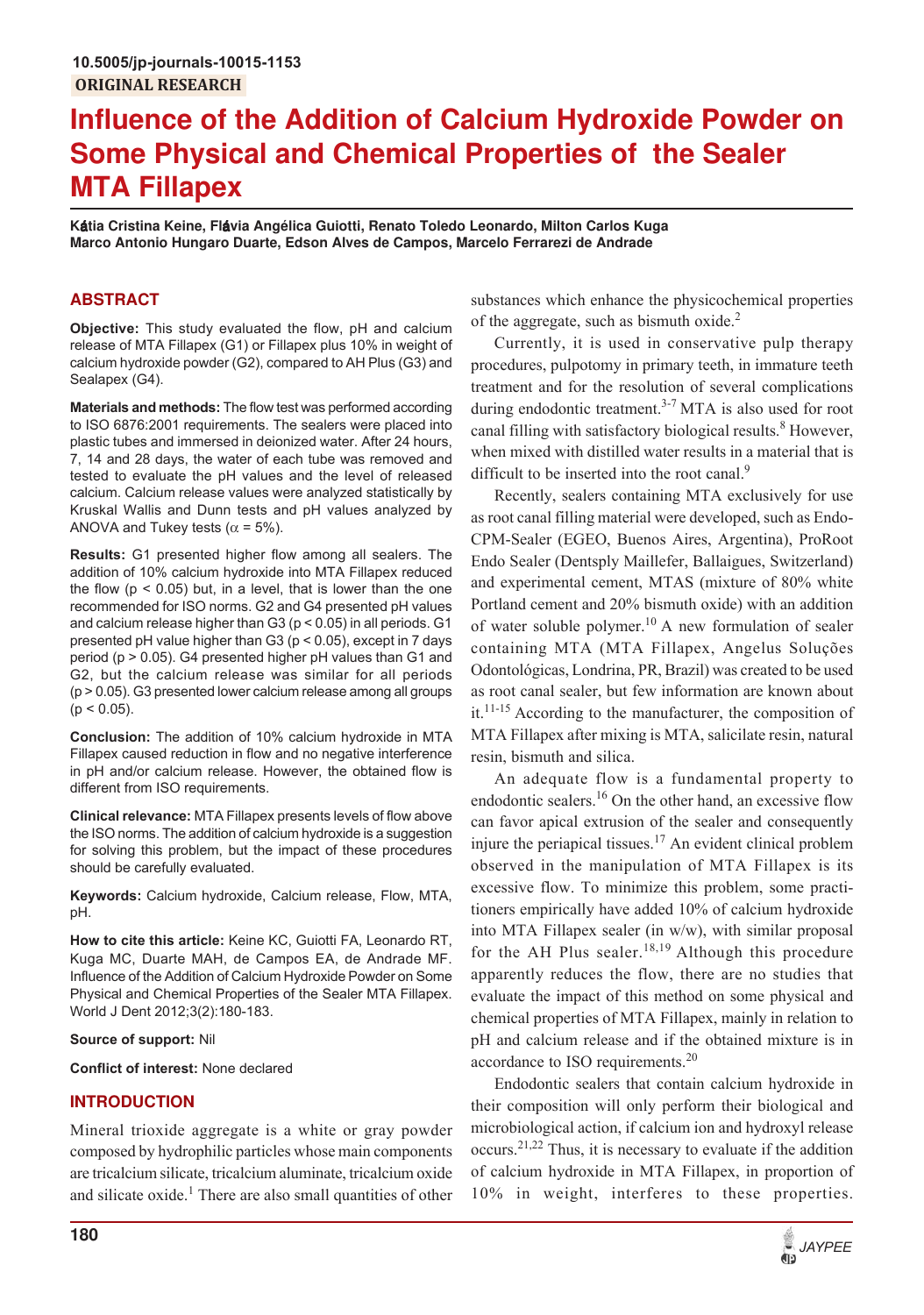Therefore, the aim of this study was to evaluate the flow, pH and calcium ion release of MTA Fillapex, pure or incorporated with 10% calcium hydroxide (in weight), compared to that provided by AH plus (Dentsply De Trey, Konstanz, Germany), and Sealapex (SybronEndo, Glendora, USA) in periods of 24 hours, 7, 14 and 28 days.

## **MATERIALS AND METHODS**

The sealers used in this study were: MTA Fillapex (Angelus Ind Prod Odontológicos S/A, Londrina, PR, Brazil) (G1), AH Plus (Dentsply De Trey, Konstanz, Germany) (G3) and Sealapex (SybronEndo, Glendora, USA) (G4). All sealers were mixed according to manufacturers instructions, except the groups MTA Fillapex (Angelus Ind Prod Odontológicos S/A, Londrina, PR, Brazil), in which total volume of the sealer was added 10% (weight) of calcium hydroxide powder (G2).

The flow of the sealers were evaluated in accordance to ISO 6876 requirements, as described by Camps et al.<sup>16,20</sup>

After flow analysis, forty polyethylene tubes measuring 10 mm in length and 1.5 mm in internal diameter were filled with the mixtures to be evaluated. For pH and calcium ion release evaluation, 10 specimens were prepared from each material studied. Immediately after manipulating the materials, the tubes were filled and weighed to check the standard amount of sealer in each specimen  $(\pm 0.002 \text{ gm})$ and placed into polypropylene flasks (Injeplast, São Paulo, Brazil) containing 10 ml of deionized water. All specimens were kept at 37°C (Farmen, São Paulo, Brazil).

After 24 hours, 7, 14 and 28 days, the water was assessed for pH and calcium release. Previous to the immersion of specimens, the pH and calcium ion concentration of deionized water were verified, attesting pH 6.8 and total absence of calcium ions. The tubes containing the cements were placed in new flasks with 10 ml of distilled water for further analysis in the different time periods.

The pH measurements were conducted with a pH meter (model DM, 22 Digimed, São Paulo, Brazil), as described by Vivan et al.<sup>23</sup> The pH values were compared by ANOVA test ( $\alpha$  = 5%).

The release of calcium ions was measured using an atomic absorption spectrophotometer (AA6800, Schimadzu, Tokyo, Japan) equipped with a calcium-specific hollow cathode lamp, as described Vivan et al. $^{23}$  The calcium release values were compared by Kruskal Wallis and Dunn tests ( $\alpha$  = 5%).

# **RESULTS**

The mean flow values for the sealers are described in Table 1 (in mm). MTA Fillapex had higher flow than the other sealers ( $p < 0.05$ ). Moreover, the addition of 10% of calcium hydroxide into MTA Fillapex provided a significant reduction in flow ( $p < 0.05$ ), but this value is in disagreement to ISO requirements. The flow of AH Plus and Sealapex were similar ( $p > 0.05$ ).

The mean pH values and standard deviations for the several sealers evaluated in the different experimental periods are described in Table 2. In 24 hours, G4 presented higher pH values than other sealers ( $p < 0.05$ ). G1 and G2 presented similar pH values ( $p > 0.05$ ) and both presented higher pH values than  $G_3$  (p < 0.05). In 7 days, G4 presented higher pH values than other sealers ( $p < 0.05$ ). G2 presented higher pH values than G1 and G3 ( $p < 0.05$ ). G1 and G3 presented similar pH values ( $p > 0.05$ ). In 14 days, G4 and

| <b>Table 1:</b> Mean and standard deviation of the flow<br>value for the sealers (in mm) |                     |                       |                       |  |  |  |
|------------------------------------------------------------------------------------------|---------------------|-----------------------|-----------------------|--|--|--|
| Groups                                                                                   |                     |                       |                       |  |  |  |
| G1                                                                                       | G <sub>2</sub>      | G3                    | G4                    |  |  |  |
| 29.4<br>$(1.05)^{a}$                                                                     | 16.80<br>$(0.71)^c$ | 21.91<br>$(0.36)^{b}$ | 21.11<br>$(0.40)^{b}$ |  |  |  |
|                                                                                          |                     |                       |                       |  |  |  |

a,b,cDifferent letters in each period indicate significant difference (p < 0.05); G1: MTA Fillapex; G2: MTA Fillapex with 10% of calcium hydroxide powder; G3: AH Plus; G4: Sealapex

| <b>Table 2:</b> Mean and standard deviation of the pH value for the sealers, in the different periods |                      |                      |                      |                      |  |  |  |  |
|-------------------------------------------------------------------------------------------------------|----------------------|----------------------|----------------------|----------------------|--|--|--|--|
| Groups                                                                                                | G1                   | G <sub>2</sub>       | G <sub>3</sub>       | G4                   |  |  |  |  |
| 24 hours                                                                                              | 9.39<br>$(0.30)^{b}$ | 9.43<br>$(0.32)^{b}$ | 8.10<br>$(0.29)^{c}$ | 9.82<br>$(0.18)^a$   |  |  |  |  |
| 7 days                                                                                                | 7.68<br>$(0.23)^{c}$ | 8.75<br>$(0.45)^{b}$ | 7.67<br>$(0.52)^{c}$ | 10.05<br>$(0.29)^a$  |  |  |  |  |
| 14 days                                                                                               | 8.89<br>$(0.54)^{b}$ | 9.42<br>$(0.05)^a$   | 6.80<br>$(0.52)^{c}$ | 9.77<br>$(0.35)^{a}$ |  |  |  |  |
| 28 days                                                                                               | 9.15<br>$(0.48)^{b}$ | 9.34<br>$(0.22)^{b}$ | 6.11<br>$(0.58)^c$   | 9.83<br>$(0.10)^a$   |  |  |  |  |

a,b,cDifferent letters in each period indicate significant difference (p < 0.05); G1: MTA Fillapex; G2: MTA Fillapex with 10% of calcium hydroxide powder; G3: AH Plus; G4: Sealapex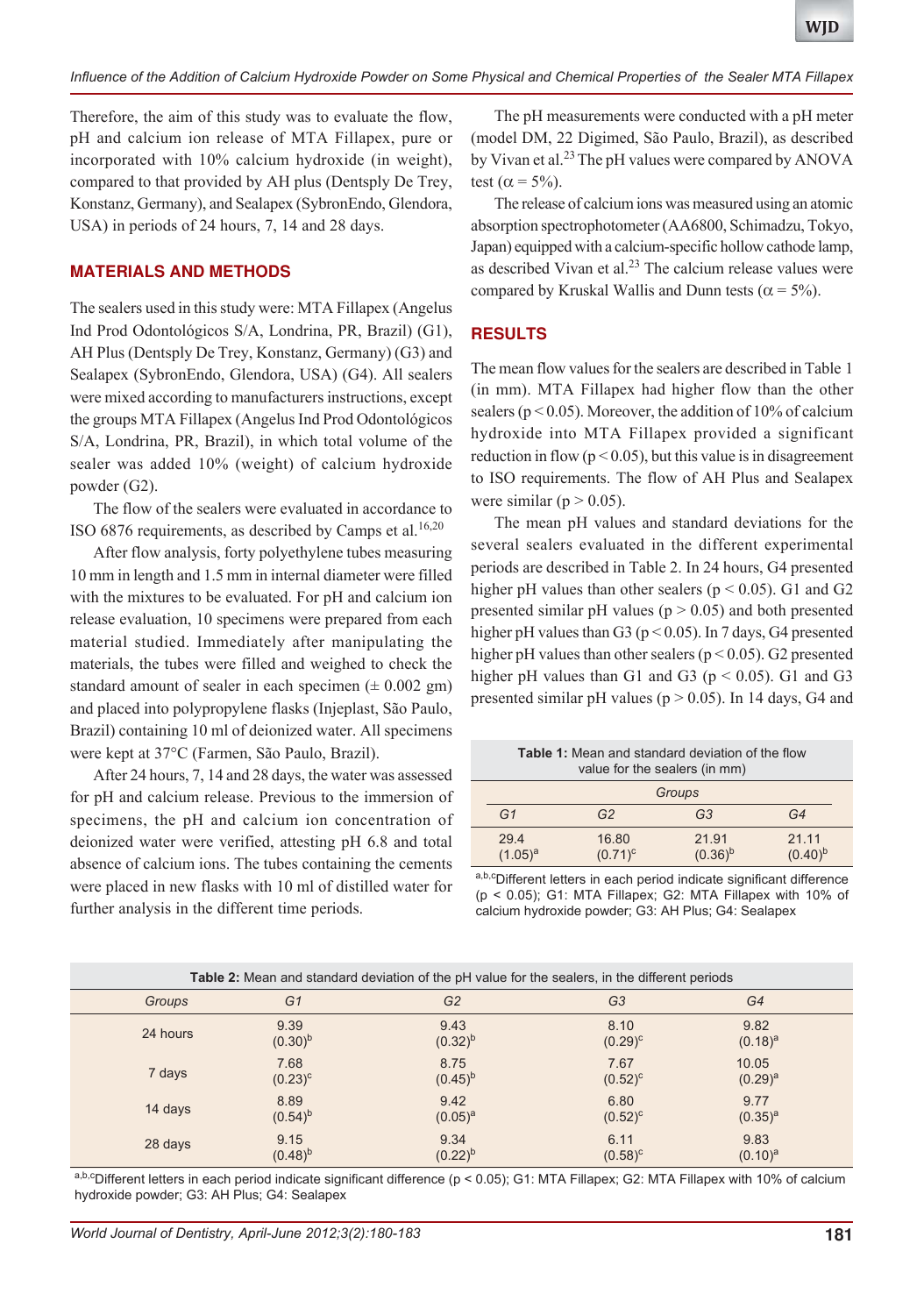| <b>Table 3:</b> Rank means of the calcium release values for the<br>sealers in the different periods |                                                                                  |                                                                                  |                                                                              |                                                                  |  |  |  |  |
|------------------------------------------------------------------------------------------------------|----------------------------------------------------------------------------------|----------------------------------------------------------------------------------|------------------------------------------------------------------------------|------------------------------------------------------------------|--|--|--|--|
| Groups                                                                                               | G1                                                                               | G <sub>2</sub>                                                                   | G <sub>3</sub>                                                               | G4                                                               |  |  |  |  |
| 24 hours<br>7 days<br>14 days<br>28 days                                                             | 29.6 <sup>a</sup><br>23.8 <sup>a</sup><br>31.1 <sup>a</sup><br>20.4 <sup>a</sup> | 20.1 <sup>a</sup><br>17.6 <sup>a</sup><br>19.6 <sup>a</sup><br>22.6 <sup>a</sup> | 5.6 <sup>b</sup><br>5.9 <sup>b</sup><br>5.5 <sup>b</sup><br>5.5 <sup>b</sup> | 26.7 <sup>a</sup><br>34.7 <sup>a</sup><br>$25.8^{a}$<br>$33.5^a$ |  |  |  |  |

a,bDifferent letters in each period indicate significant difference (p < 0.05); G1: MTA Fillapex; G2: MTA Fillapex with 10% of calcium hydroxide powder; G3: AH Plus; G4: Sealapex

G2 presented similar pH values ( $p > 0.05$ ) and higher results than other sealers ( $p < 0.05$ ). G1 presented higher pH values than G3 ( $p < 0.05$ ). In 28 days, the pH values were equal to that presented in 24 hours period.

As calcium release values no presented a normal distribution, a nonparametric statistical analysis was used. In all periods, the G3 presented calcium release lower than other groups ( $p < 0.05$ ). The calcium release values of G1, G2 and G3 were similar in all periods ( $p > 0.05$ ). The rank means of the calcium release for the several sealers evaluated, in the different experimental periods, are described in Table 3.

## **DISCUSSION**

The addition of calcium hydroxide to MTA Fillapex, in proportion of 10%, had no negative interference in pH value and calcium release, in all analyzed periods. When compared to AH Plus sealer, this mixture presented significantly higher pH values and calcium release. Despite the significantly reduced flow in relation to MTA Fillapex alone, the final result is not compatible to the ISO requirement.

An adequate flow allows the sealer to fill the empty spaces unfilled by gutta-percha cone.<sup>24</sup> The methodology used in the present study is in accordance with ISO 6876 requirements related to endodontic sealers.<sup>16,20,25</sup> The flow values found were higher than the minimum required by the ISO 6876 ( $\geq$  20 mm), except to G2. The flow reduction of MTA Fillapex can be attributed to use of calcium hydroxide powder, once the relation powder/liquid interferes with the flow property.<sup>16,24</sup> The impact of this reduction in flow of MTA Fillapex needs further assessments.

It has been suggested that to mineralization stimulus, materials should have an alkaline pH level and release calcium.21,22 The methodology used to evaluate pH and calcium release consisted in filling standardized polyethylene tubes, with the same dimensions (1.0 cm in length  $\times$  1.5 mm in internal diameter) to that used by Scarparo et al.26 After specific periods, the pH values of deionized water were determined with pH meter and the calcium release measured with atomic absorption spectrophotometer. Similar methods were employed in other studies.<sup>19,21,23</sup>

 Sealapex presented the highest release of hydroxyl ions in all analyzed periods, in agreement with those obtained by Duarte et al.<sup>21</sup> MTA Fillapex showed a decrease in pH values during the experiment, increasing only in final period. Probably, it is related to the time of immersion of the specimens in deionized water. The addition of calcium hydroxide prevented the reduction of the pH value of the MTA Fillapex, mainly in the period of 14 days, similar to the Sealapex. However, in 28 days, probably due to the final setting, there was a decline in pH value, returning to resemble the pH of the MTA Fillapex. Similar results were observed, when the calcium hydroxide was added in AH Plus sealer.<sup>19</sup>

The calcium release provided by MTA Fillapex alone or added with calcium hydroxide and Sealapex were similar in all analyzed periods. As described by the manufacturers, the similarity between the composition of the sealers may have contributed to similar the calcium release.<sup>11,21,26</sup> On the other hand, AH Plus could not provided the release of calcium, as also observed by Duarte et al.<sup>19</sup>

MTA Fillapex has satisfactory biological results.<sup>14</sup> But its high flow may cause overfilling beyond the apical foramen, which is avocate for some endodontic sealers.<sup>17</sup> The addition of calcium hydroxide powder in the sealer is a suggestion to correct excessive flow.<sup>19</sup> In relation to the MTA Fillapex, the addition of calcium hydroxide powder did not affect the properties of alkalinization and calcium release of sealer, but is not compatible ISO 6876 requirements. Therefore, further studies with other proportions of calcium hydroxide are required, to obtain the best consistency to MTA Fillapex, without the occurrence of changes in its physical and chemical properties.

# **CONCLUSION**

The results of calcium release and pH observed after addition of 10% calcium hydroxide powder (in weight) in the MTA Fillapex are similar to the cement pure and Sealapex, with lower flow than the original composition but in conditions not recommended by ISO requirement. This proportion is not recommended for clinical use, and proportions with less than 10% of calcium hydroxide powder should be assessed.

# **REFERENCES**

- 1. Parirokh M, Torabinejad M. Mineral trioxide aggregate: A comprehensive literature review (Part I): Chemical, physical, and antibacterial properties. J Endod 2010 Jan;36(1):16-27.
- 2. Torabinejad M, Hong CU, McDonald F, Pitt Ford TR. Physical and chemical properties of a new root-end filling material. J Endod 1995 Jul;21(7):349-53.